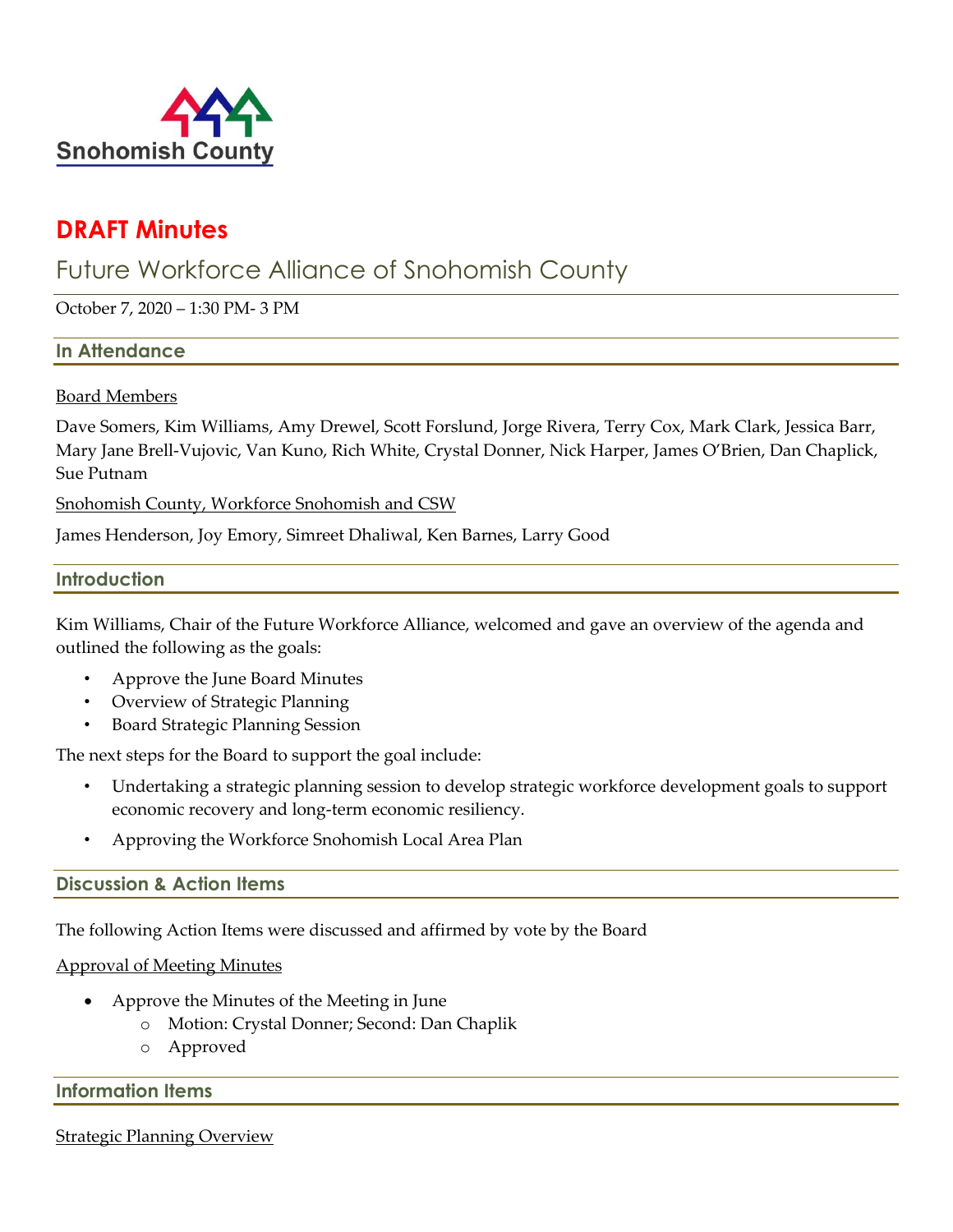- Strategic Plan Phases
	- o Designation Agreement

## Supporting Recovery & the Role of the Future Workforce Alliance

• Remarks from Executive Somers

### Strategic Planning Session

- Breakout Rooms
	- o Group 1
		- **EXEL** Remove barriers of language through comprehensive service, system, programs, and networking for equitable access to success.
		- Consider what skills/abilities are needed for virtual platforms and which skills employers are looking for.
	- o Group 2
		- **•** There is a need for job training with room for collaboration with education institutes.
		- The board should work towards an increased understanding of the intersectionality of health and equity.
		- **•** There should be an analysis of what other communities are doing to address gaps in workforce development.
	- o Group 3
		- The Board should look at how to attract diverse group of talent.
		- There must be action taken to help young and displaced workers.
		- **The board should address connectivity issues, short-term and long-term needs, and** comprehensive conflicts that workers face.
- Themes
	- o Need to address digital divide
	- o Need for data on workforce in Snohomish County
	- o The emphasis of the Future Workforce Alliance Board work should be on collaboration

## **Next Steps**

- Board Mission & Goals
	- o Conduct Board discussion on October 7 to define goals and objectives and outline vision and mission statements
- Research & Analysis
	- o Transferable Skills Analysis
	- o Proposals due Oct. 16
		- o Study completed by December 31, 2020
- Workforce Strategic Plan
	- o Draft and publicize RFP to hire consultant
	- o Monitor EDA grant request

**Public Comments**

No comments were provided.